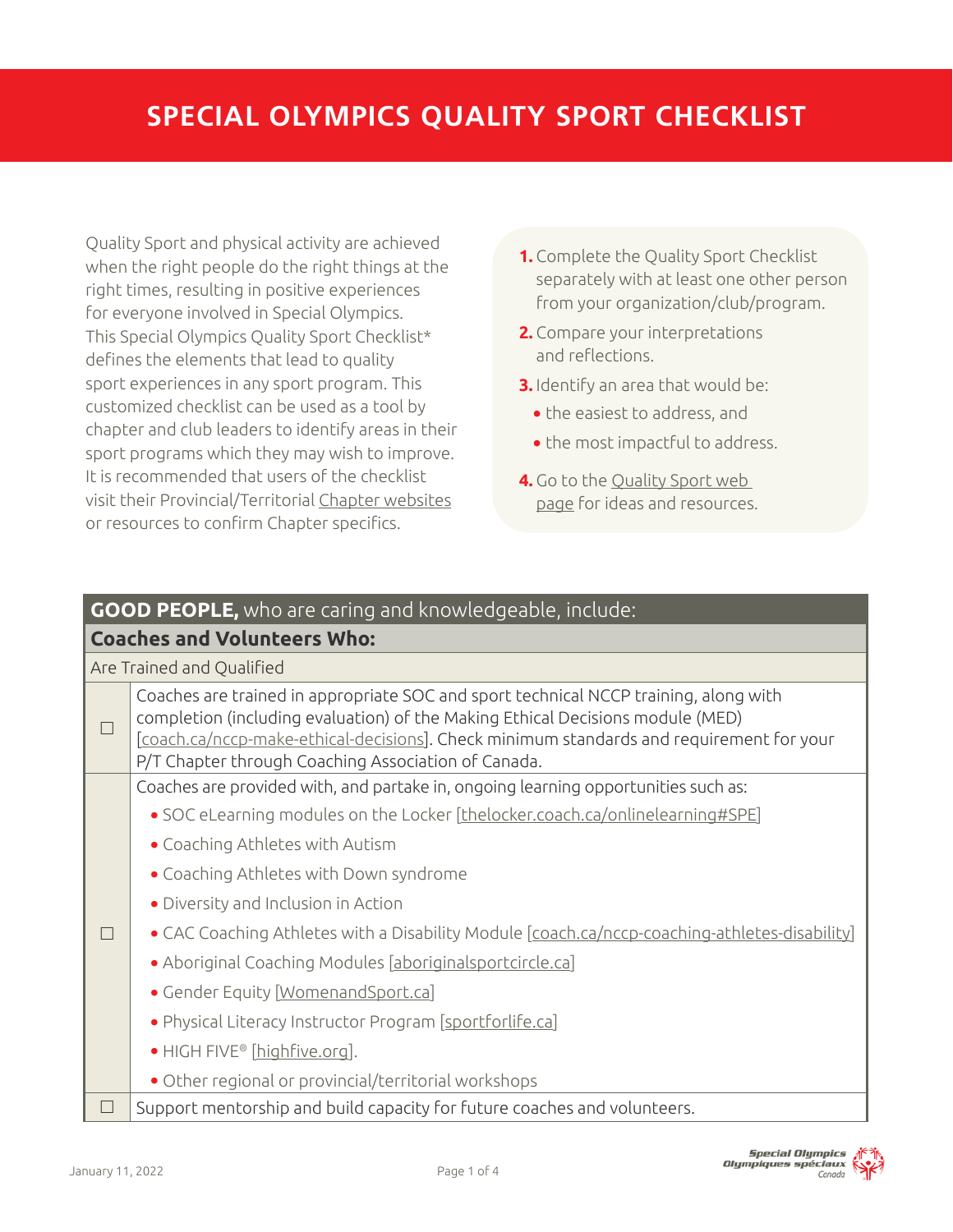| Prioritize Safety and Meet Coaching/Training Standards for Special Olympics Canada (check minimum<br>standards and requirements for your P/T Chapter) Including: |                                                                                                                                                                                                                                                     |  |  |
|------------------------------------------------------------------------------------------------------------------------------------------------------------------|-----------------------------------------------------------------------------------------------------------------------------------------------------------------------------------------------------------------------------------------------------|--|--|
| $\Box$                                                                                                                                                           | Current Criminal Reference Check with vulnerable sector is on file with P/T Chapter.                                                                                                                                                                |  |  |
| $\Box$                                                                                                                                                           | Code of conduct is read and signed by all volunteers and staff.                                                                                                                                                                                     |  |  |
| $\Box$                                                                                                                                                           | The completion of Safe Sport (CAC) or Respect in Sport eLearning modules.                                                                                                                                                                           |  |  |
| $\Box$                                                                                                                                                           | Implementation of Safe Sport policies which are focused on creating sporting environments<br>free of harassment, abuse and discrimination.                                                                                                          |  |  |
| $\Box$                                                                                                                                                           | The "Rule of Two" is implemented to ensure open and observable interactions and there is<br>support of the Responsible Coaching Movement. [coach.ca/responsible-coaching-movement]                                                                  |  |  |
| $\Box$                                                                                                                                                           | Adherence to the mission, vision and values of Special Olympics Canada.<br>[www.specialolympics.ca/learn/about-special-olympics-canada/our-mission]                                                                                                 |  |  |
| Take an Athlete-Centered approach (Athlete needs are prioritized when planning and delivering<br>programs and competitions)                                      |                                                                                                                                                                                                                                                     |  |  |
| $\Box$                                                                                                                                                           | Demonstrate the organization's stated principles and integrate values-based sport in training<br>and competition.                                                                                                                                   |  |  |
| $\Box$                                                                                                                                                           | Use language appropriate to the athlete's ability and comprehension, have the capacity to<br>communicate equitably and clearly, and involve participants in discussion and feedback.                                                                |  |  |
| □                                                                                                                                                                | Understand and consider the athlete's developmental stage and abilities when implementing<br>programs ([sportforlife.ca/ltd] and Special Olympics athlete section (page 30-) of the<br>SOC Introduction to Competition Sport Resource.              |  |  |
| □                                                                                                                                                                | Understand developing physical literacy and how to apply it in programs across all ages<br>(Developing Physical Literacy - Building a New Normal for All Canadians [sportforlife.ca/dpl]).                                                          |  |  |
|                                                                                                                                                                  | <b>Parents, Caregivers and Supports, Who:</b>                                                                                                                                                                                                       |  |  |
| $\Box$                                                                                                                                                           | Are respectful [respectinsport.com/parent-program].                                                                                                                                                                                                 |  |  |
| □                                                                                                                                                                | Receive and seek out information to improve their knowledge on potential benefits<br>[www.specialolympics.ca/learn/special-olympics-programs/benefits-our-programs]<br>of sport and physical activity for their SO athlete and how to support them. |  |  |
| $\blacksquare$                                                                                                                                                   | Support the consistent participation and meaningful involvement of athletes in programming<br>and competition.                                                                                                                                      |  |  |
|                                                                                                                                                                  | Organizational Administration (Chapters and Communities), that:                                                                                                                                                                                     |  |  |
| . I                                                                                                                                                              | Align with the Special Olympics mission, vision and values<br>[www.specialolympics.ca/learn/about-special-olympics-canada/our-mission].                                                                                                             |  |  |
| $\Box$                                                                                                                                                           | Are accountable for decisions, policies, risk management, and operational practices as well as<br>utilizing the latest in active and safe tools.                                                                                                    |  |  |
| $\overline{\phantom{a}}$                                                                                                                                         | Regularly assess, continually improve, and modernize governance.                                                                                                                                                                                    |  |  |
| $\Box$                                                                                                                                                           | Seek opportunities to engage with programs and organizations in the community, province/<br>territory and nation-wide to advance Quality Sport and increase opportunities for participants.                                                         |  |  |
|                                                                                                                                                                  | Use sport for social change and community development<br>[www.specialolympics.org/our-work?locale=en].                                                                                                                                              |  |  |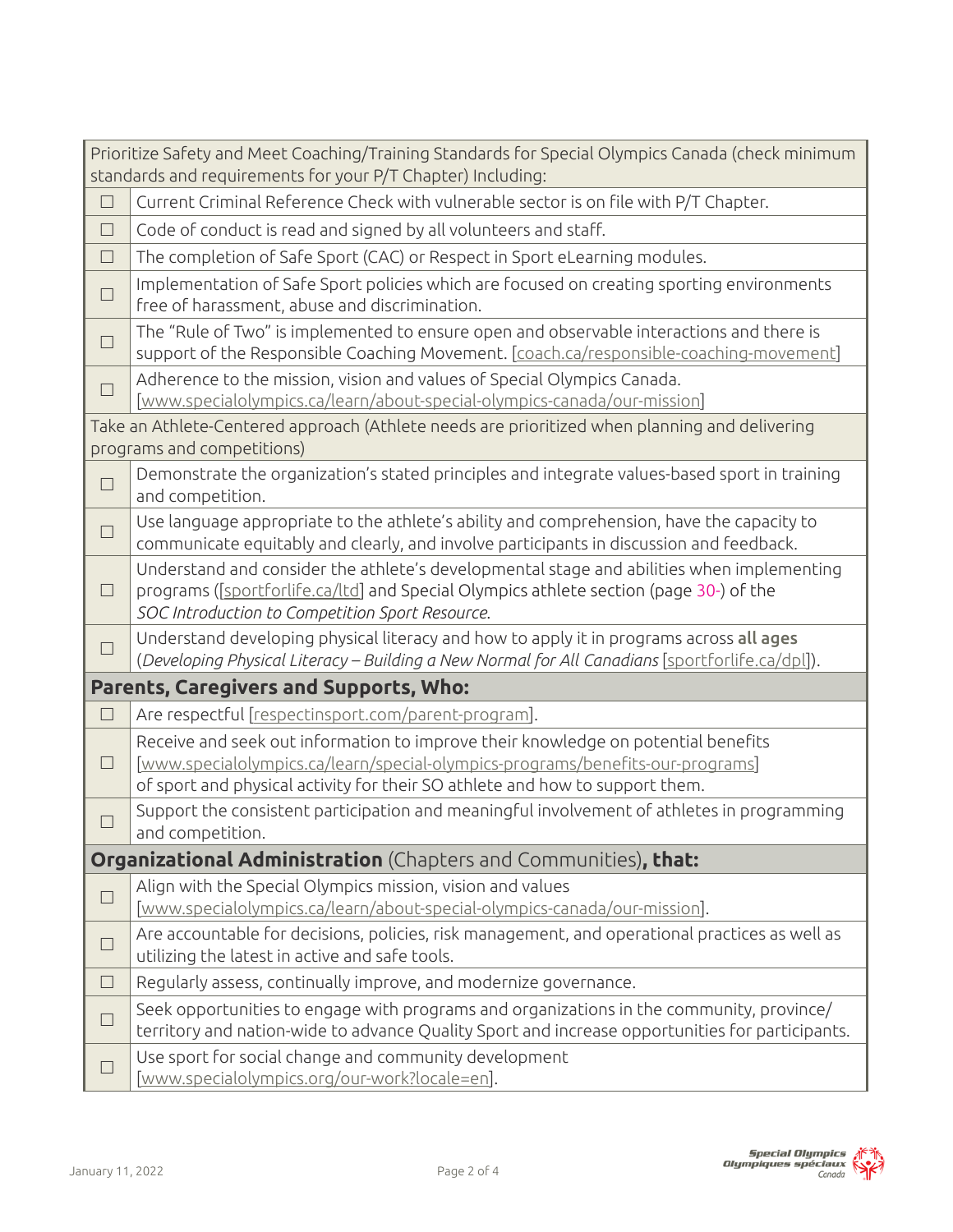| GOOD PLACES, that create good feelings, are:                          |                                                                                                                                                                                                                                                                                    |  |  |
|-----------------------------------------------------------------------|------------------------------------------------------------------------------------------------------------------------------------------------------------------------------------------------------------------------------------------------------------------------------------|--|--|
| Inclusive and Welcoming                                               |                                                                                                                                                                                                                                                                                    |  |  |
| $\Box$                                                                | Everyone feels safe and that they belong regardless of ability and background (Canadian<br>Disability Participation Project: [cdpp.ca], A Blueprint for Building Quality Participation in<br>Sport for Children and Youth with Intellectual Disabilities: [t.co/V6HN7dPCIS]).      |  |  |
| $\vert \ \ \vert$                                                     | Access is affordable and barrier free.                                                                                                                                                                                                                                             |  |  |
| Challenging, Fun and Fair                                             |                                                                                                                                                                                                                                                                                    |  |  |
| $\Box$                                                                | Facilities and equipment are modified for the ability, size, and LTAD stream of the participants<br>(when necessary).                                                                                                                                                              |  |  |
| $\vert \ \ \vert$                                                     | Programs and environments, rules and policies are designed to balance positive development,<br>fun, and safety.                                                                                                                                                                    |  |  |
| $\Box$                                                                | Program runs on a regular basis - once a week for 8 weeks at a minimum.                                                                                                                                                                                                            |  |  |
| Safe                                                                  |                                                                                                                                                                                                                                                                                    |  |  |
| $\Box$                                                                | Equipment is in good condition.                                                                                                                                                                                                                                                    |  |  |
| $\Box$                                                                | Facilities are safe and inclusive; the space is welcoming, suitable, clean, well-lit, and well-<br>maintained. Personnel are trained in first aid.                                                                                                                                 |  |  |
| $\Box$                                                                | There is adherence to Safe Sport principles; the facility has policies and information readily<br>available addressing bullying, harassment, emotional, physical and sexual misconduct,<br>concussions, emergency action plan and up to date medical information for each athlete. |  |  |
|                                                                       | There are appropriate environments that engage participants effectively for the LTAD stream<br>(Discovery, Active for Life, Sport Excellence).                                                                                                                                     |  |  |
| <b>GOOD PROGRAMS,</b> that are developmentally appropriate, consider: |                                                                                                                                                                                                                                                                                    |  |  |
| Appropriate Ratios                                                    |                                                                                                                                                                                                                                                                                    |  |  |
| $\Box$                                                                | Ratios are in place for athlete safety and supervision. SOC recommends a ratio of coach to<br>athletes 1:4 (summer) and 1:3 (winter and young athletes).                                                                                                                           |  |  |
| Athlete-Centered Planning and Delivery                                |                                                                                                                                                                                                                                                                                    |  |  |
|                                                                       | Ability, age, size, and maturity are all considered when grouping Special Olympics athletes.                                                                                                                                                                                       |  |  |
|                                                                       | $\Box$ Athletes are actively engaged in the game or activity and fully included by teammates.                                                                                                                                                                                      |  |  |
| $\Box$                                                                | All holistic aspects of participation are considered, including learning/cognitive, social/<br>emotional, and physical/motor domains (SOC Competition Introduction Sport Reference Guide).                                                                                         |  |  |
| . I                                                                   | Athlete motivation is considered when organizing training and practices and identifying<br>competitions (e.g. skill development, fun activities, involving peers and friends).                                                                                                     |  |  |
| H                                                                     | Programs include appropriate reinforcements (e.g. music, videos, verbal praise,<br>encouragement, positive extrinsic reinforcement).                                                                                                                                               |  |  |
| Progressions and Appropriate Challenge                                |                                                                                                                                                                                                                                                                                    |  |  |
|                                                                       | Athletes are learning and building on their existing skills.                                                                                                                                                                                                                       |  |  |